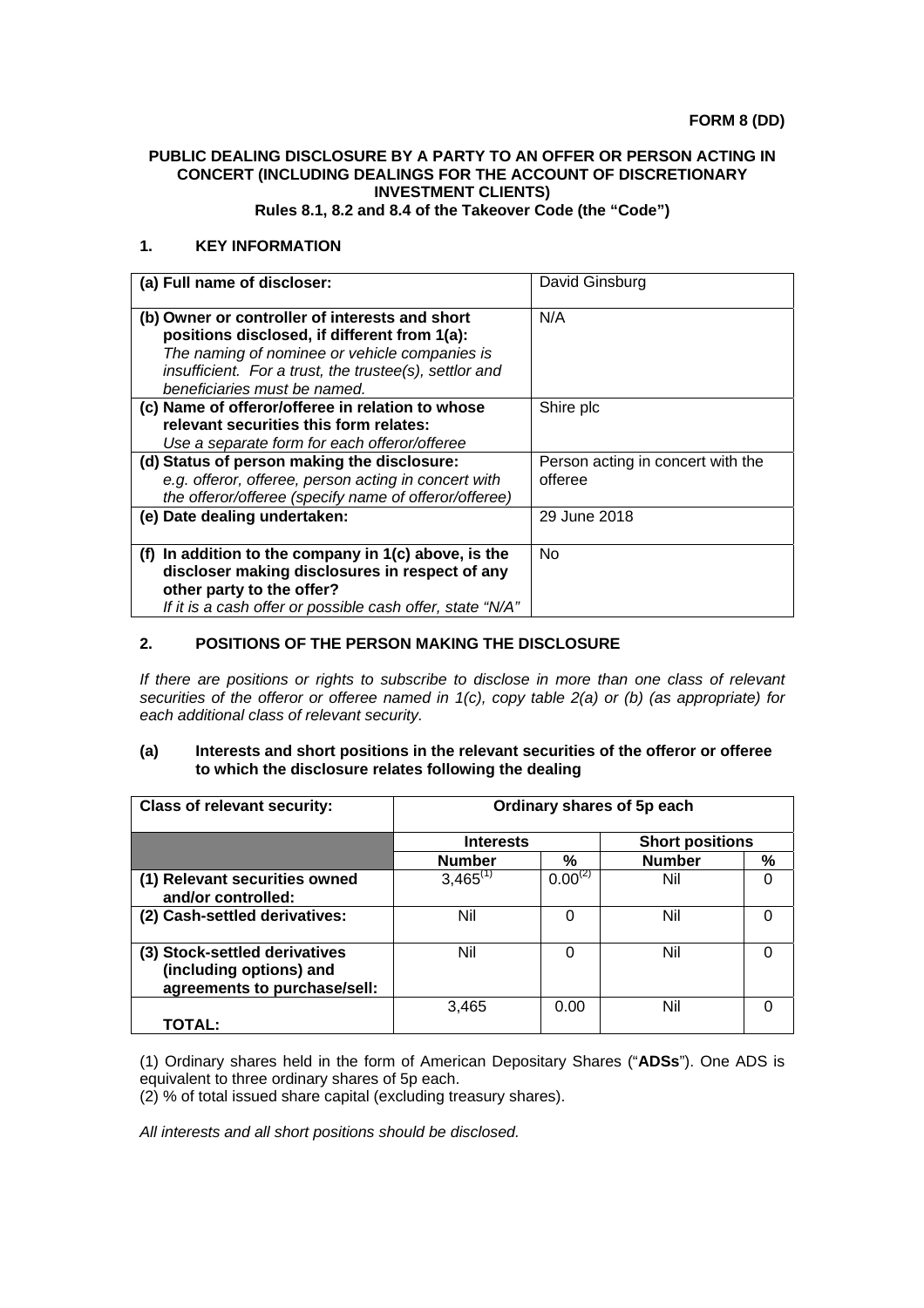*Details of any open stock-settled derivative positions (including traded options), or*  agreements to purchase or sell relevant securities, should be given on a Supplemental *Form 8 (Open Positions).* 

*Details of any securities borrowing and lending positions or financial collateral arrangements should be disclosed on a Supplemental Form 8 (SBL).* 

### **(b) Rights to subscribe for new securities (including directors' and other employee options)**

| Class of relevant security in relation to<br>which subscription right exists:  | N/A |
|--------------------------------------------------------------------------------|-----|
| Details, including nature of the rights<br>concerned and relevant percentages: | N/A |

## **3. DEALINGS BY THE PERSON MAKING THE DISCLOSURE**

*Where there have been dealings in more than one class of relevant securities of the offeror or offeree named in 1(c), copy table 3(a), (b), (c) or (d) (as appropriate) for each additional class of relevant security dealt in.* 

*The currency of all prices and other monetary amounts should be stated.* 

## **(a) Purchases and sales**

### **(i) Party to an offer or person acting in concert (except for a principal trader in the same group as a connected adviser)**

| <b>Class of relevant</b><br>security | <b>Purchase/sale</b>                                                                                                                         | Number of<br>securities | Price per unit  |
|--------------------------------------|----------------------------------------------------------------------------------------------------------------------------------------------|-------------------------|-----------------|
| Ordinary shares of<br>5p each        | Acquisition of ADSs,<br>being part of David<br>Ginsburg's total fees<br>for the period of<br>service from 1 April<br>2018 to 30 June<br>2018 | $210^{(1)}$             | $$168.80^{(2)}$ |

(1) Ordinary shares in the form of ADSs. One ADS is equivalent to three ordinary shares of 5p each.

(2) Price applicable to an ADS.

### **(ii) Principal trader where the sole reason for the connection is that the principal trader is in the same group as a connected adviser**

| Class of<br>relevant<br>security | Purchases/<br>sales | <b>Total number</b><br>of securities | <b>Highest price</b><br>per unit<br>paid/received | Lowest price<br>per unit<br>paid/received |
|----------------------------------|---------------------|--------------------------------------|---------------------------------------------------|-------------------------------------------|
| N/A                              | N/A                 | N/A                                  | N/A                                               | N/A                                       |

#### **(b) Cash-settled derivative transactions**

| <b>Class of</b><br>relevant<br>security | <b>Product</b><br>description<br>e.g. CFD | Nature of dealing<br>e.g. opening/closing a<br>long/short position,<br>increasing/reducing a<br>long/short position | Number of<br>reference<br>securities | Price per<br>unit |
|-----------------------------------------|-------------------------------------------|---------------------------------------------------------------------------------------------------------------------|--------------------------------------|-------------------|
| N/A                                     | N/A                                       | N/A                                                                                                                 | N/A                                  | N/A               |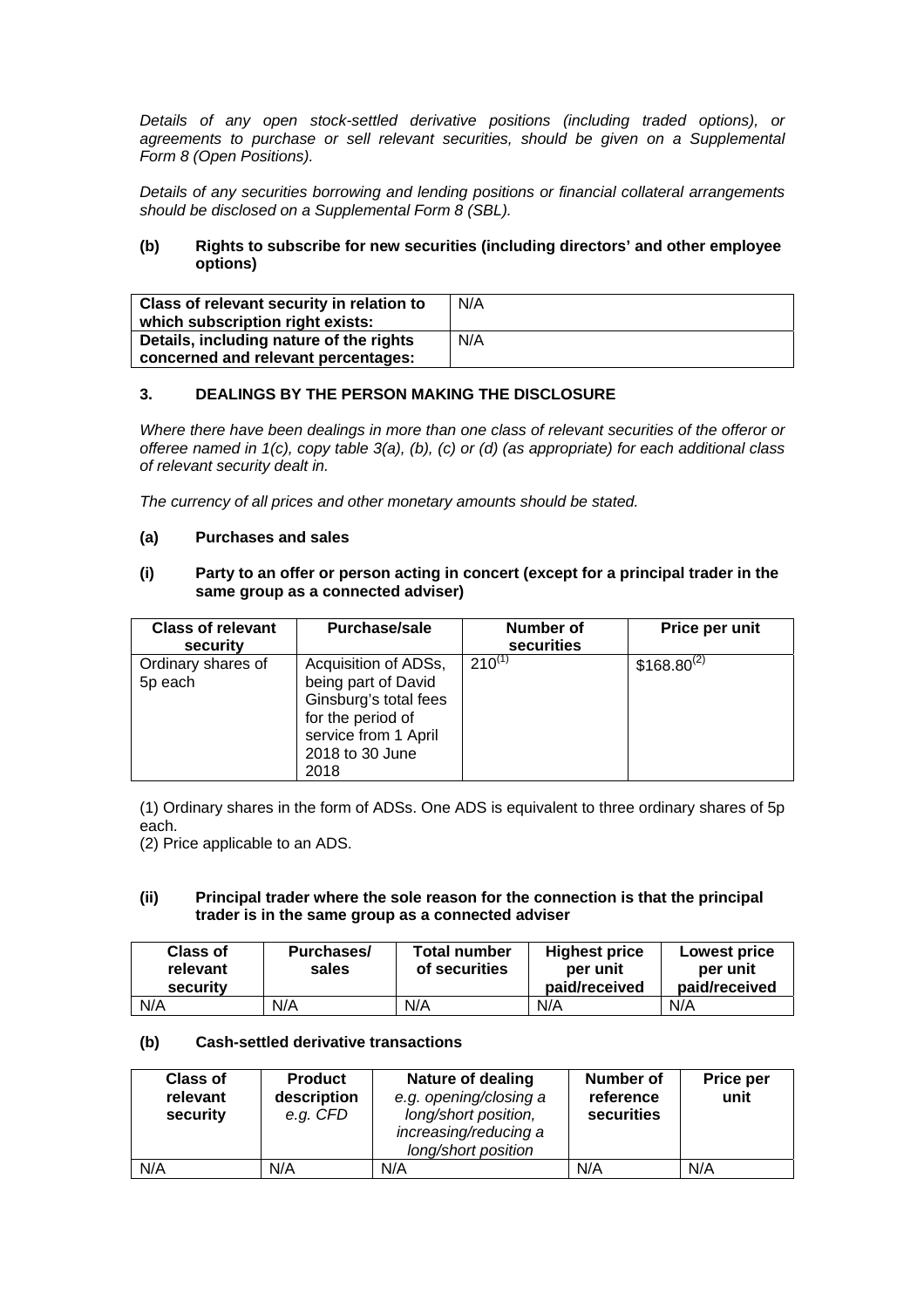# **(c) Stock-settled derivative transactions (including options)**

# **(i) Writing, selling, purchasing or varying**

| <b>Class</b><br>οf<br>relevant<br>security | <b>Product</b><br>description<br>e.g. call<br>option | Writing,<br>purchasing,<br>selling,<br>varying etc. | <b>Number</b><br>οf<br>securities<br>to which<br>option<br>relates | <b>Exercise</b><br>price<br>per unit | Type<br>e.a.<br>American,<br>European<br>etc. | <b>Expiry</b><br>date | <b>Option</b><br>money<br>paid/<br>received<br>per unit |
|--------------------------------------------|------------------------------------------------------|-----------------------------------------------------|--------------------------------------------------------------------|--------------------------------------|-----------------------------------------------|-----------------------|---------------------------------------------------------|
| N/A                                        | N/A                                                  | N/A                                                 | N/A                                                                | N/A                                  | N/A                                           | N/A                   | N/A                                                     |

## **(ii) Exercise**

| <b>Class of</b><br>relevant<br>security | <b>Product</b><br>description<br>e.g. call option | Exercising/<br>exercised<br>against | Number of<br>securities | <b>Exercise price</b><br>per unit |
|-----------------------------------------|---------------------------------------------------|-------------------------------------|-------------------------|-----------------------------------|
| N/A                                     | N/A                                               | N/A                                 | N/A                     | N/A                               |

## **(d) Other dealings (including subscribing for new securities)**

| <b>Class of relevant</b> | Nature of dealing             | <b>Details</b> | Price per unit (if |
|--------------------------|-------------------------------|----------------|--------------------|
| security                 | e.g. subscription, conversion |                | applicable)        |
| N/A                      | N/A                           | N/A            | N/A                |

# **4. OTHER INFORMATION**

## **(a) Indemnity and other dealing arrangements**

**Details of any indemnity or option arrangement, or any agreement or understanding, formal or informal, relating to relevant securities which may be an inducement to deal or refrain from dealing entered into by the party to the offer or person acting in concert making the disclosure and any other person:** 

*Irrevocable commitments and letters of intent should not be included. If there are no such agreements, arrangements or understandings, state "none"*

None.

## **(b) Agreements, arrangements or understandings relating to options or derivatives**

**Details of any agreement, arrangement or understanding, formal or informal, between the party to the offer or person acting in concert making the disclosure and any other person relating to:** 

**(i) the voting rights of any relevant securities under any option; or** 

**(ii) the voting rights or future acquisition or disposal of any relevant securities to which any derivative is referenced:** 

*If there are no such agreements, arrangements or understandings, state "none"* 

None.

## **(c) Attachments**

**Are any Supplemental Forms attached?**